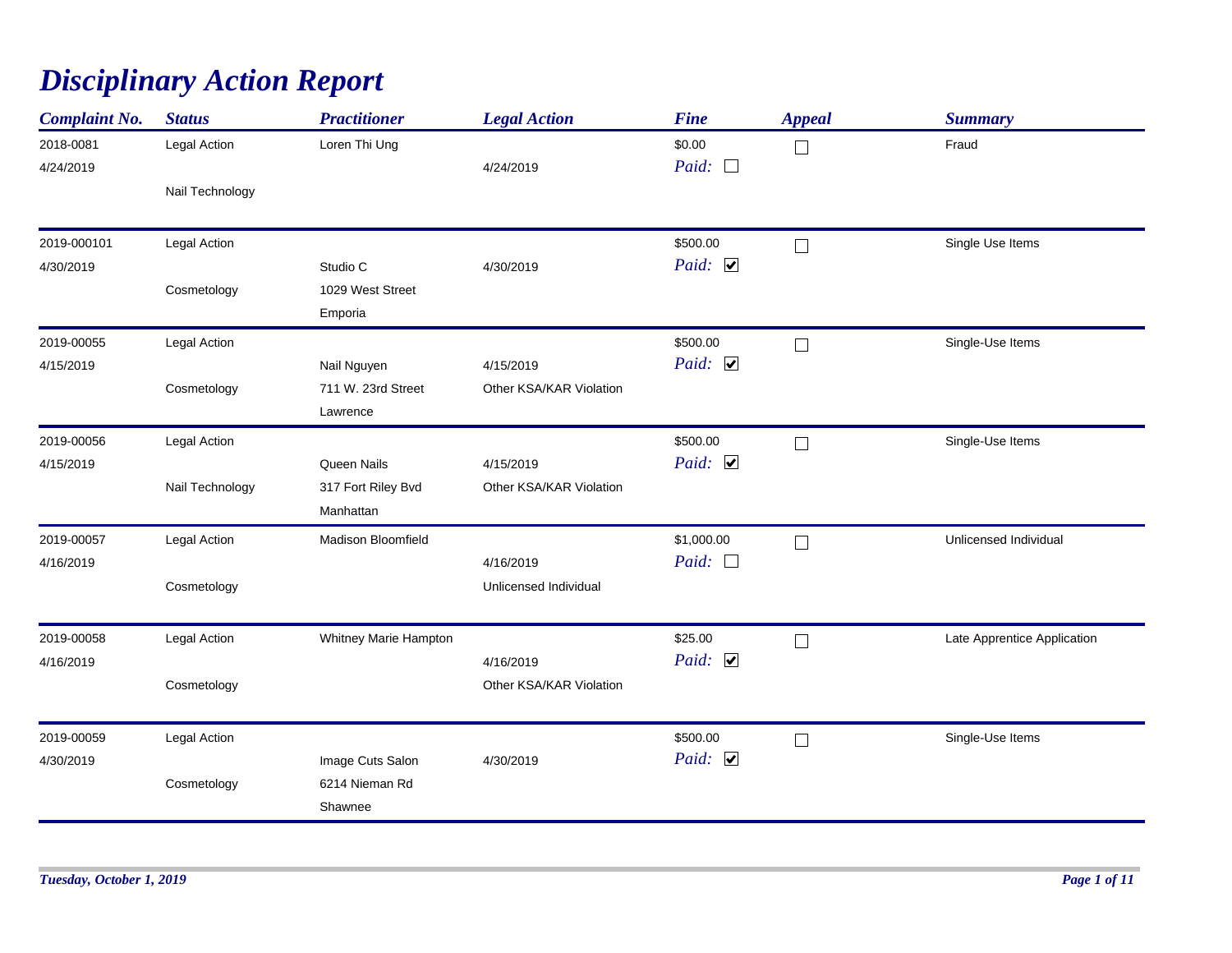| <b>Complaint No.</b>    | <b>Status</b> | <b>Practitioner</b>        | <b>Legal Action</b> | <b>Fine</b>              | <b>Appeal</b> | <b>Summary</b>                       |
|-------------------------|---------------|----------------------------|---------------------|--------------------------|---------------|--------------------------------------|
| 2019-00060<br>4/30/2019 | Legal Action  | Smile at Sola              | 4/30/2019           | \$250.00<br>Paid: $\Box$ | $\Box$        | <b>Expired Establishment License</b> |
|                         | Cosmetology   | 11708 West 95th St Suite 1 |                     |                          |               |                                      |
|                         |               | <b>Overland Park</b>       |                     |                          |               |                                      |
| 2019-00061              | Legal Action  |                            |                     | \$500.00                 | $\Box$        | Single-Use Items                     |
| 4/30/2019               |               | Preferida LLC              | 4/30/2019           | Paid: $\Box$             |               |                                      |
|                         | Cosmetology   | 215 North 18th St.         |                     |                          |               |                                      |
|                         |               | Kansas City                |                     |                          |               |                                      |
| 2019-00062              | Legal Action  |                            |                     | \$250.00                 | $\Box$        | <b>Expired Establishment License</b> |
| 4/30/2019               |               | Magical                    | 4/30/2019           | Paid: $\Box$             |               |                                      |
|                         | Cosmetology   | 12020 Blue Valley Parkway  |                     |                          |               |                                      |
|                         |               | Overland Park              |                     |                          |               |                                      |
| 2019-00063              | Legal Action  |                            |                     | \$250.00                 | $\Box$        | No Disinfectant                      |
| 4/30/2019               |               | D'Vine Connections Salon   | 4/30/2019           | Paid: $\Box$             |               |                                      |
|                         | Cosmetology   | 7612 Stateline Suite 428   |                     |                          |               |                                      |
|                         |               | Prairie Village            |                     |                          |               |                                      |
| 2019-00064              | Legal Action  |                            |                     | \$500.00                 | $\Box$        | Single-Use Items                     |
| 4/30/2019               |               | Salon Culture (Solera)     | 4/30/2019           | Paid: $\Box$             |               |                                      |
|                         | Cosmetology   | 12020 Blue Velley Parkway  |                     |                          |               |                                      |
|                         |               | Overland Park              |                     |                          |               |                                      |
| 2019-00065              | Legal Action  |                            |                     | \$750.00                 | $\Box$        | Single-use & No Disinfectant         |
| 4/30/2019               |               | Koreana Beauty Salon       | 4/30/2019           | Paid: $\Box$             |               |                                      |
|                         | Cosmetology   | 12020 Blue Valley Parkway  |                     |                          |               |                                      |
|                         |               | <b>Overland Park</b>       |                     |                          |               |                                      |
| 2019-00066              | Legal Action  |                            |                     | \$600.00                 | $\Box$        | Single-use & Pedicure                |
| 4/30/2019               |               | Alpha Nails Salon LLC      | 4/30/2019           | Paid: $\Box$             |               |                                      |
|                         | Cosmetology   | 22720 Midland Drive        |                     |                          |               |                                      |
|                         |               | Shawnee                    |                     |                          |               |                                      |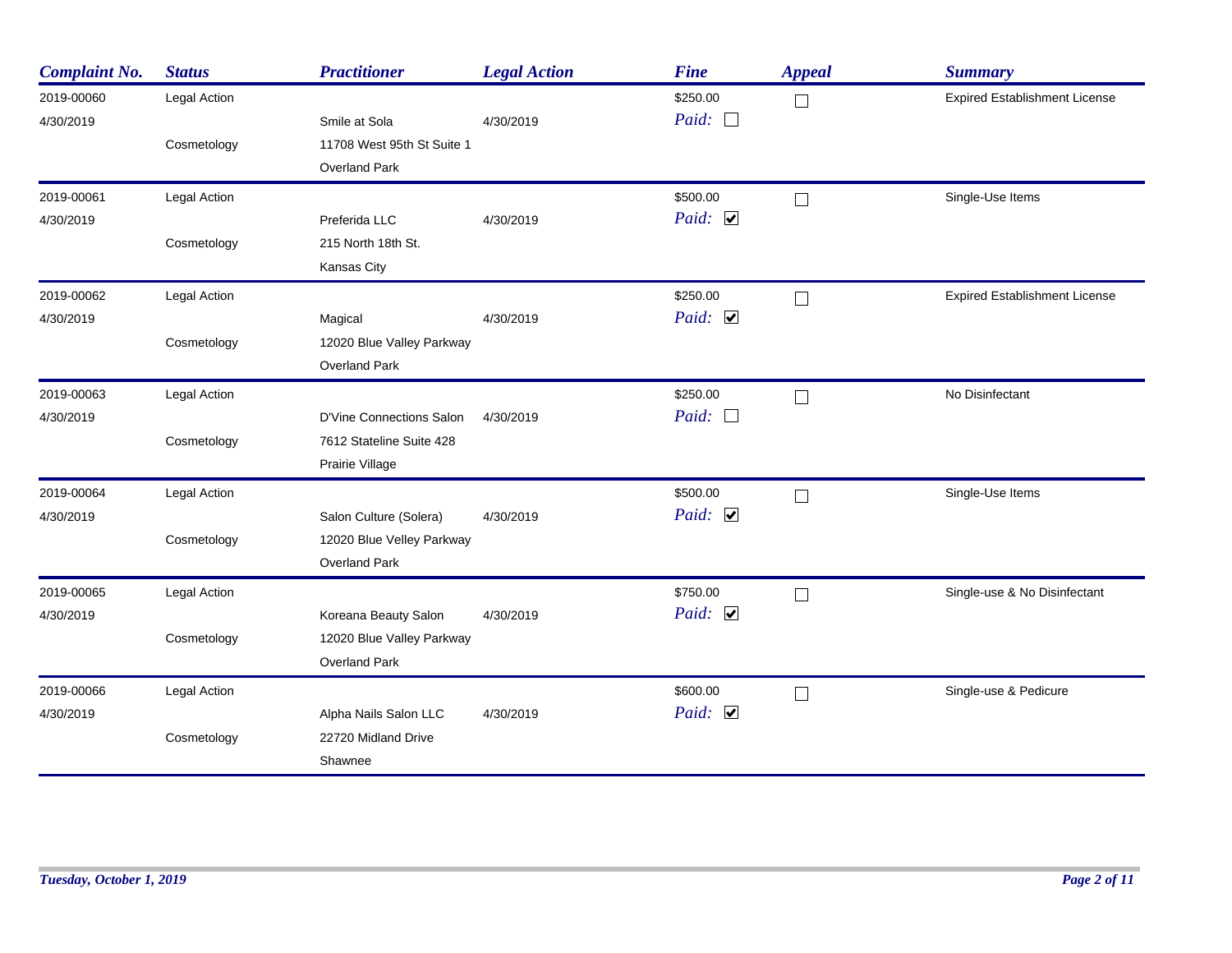| <b>Complaint No.</b>    | <b>Status</b>   | <b>Practitioner</b>                   | <b>Legal Action</b> | <b>Fine</b>                       | <b>Appeal</b> | <b>Summary</b>                       |
|-------------------------|-----------------|---------------------------------------|---------------------|-----------------------------------|---------------|--------------------------------------|
| 2019-00067<br>4/30/2019 | Legal Action    | Paul Mitchell The School O            | 4/30/2019           | \$500.00<br>Paid: $\triangledown$ | $\Box$        | Single Use Items                     |
|                         | School          | 8731 West 95th St                     |                     |                                   |               |                                      |
|                         |                 | <b>Overland Park</b>                  |                     |                                   |               |                                      |
| 2019-00068              | Legal Action    |                                       |                     | \$750.00                          | $\Box$        | Single Use & No Disinfectant         |
| 4/30/2019               |                 | Z Hair Academy                        | 4/30/2019           | Paid:<br>$\overline{\phantom{a}}$ |               |                                      |
|                         | School          | 14471 Metcalf Ave                     |                     |                                   |               |                                      |
|                         |                 | <b>Overland Park</b>                  |                     |                                   |               |                                      |
| 2019-00069              | Legal Action    |                                       |                     | \$1,000.00                        | $\Box$        | Single Use & Pedicure Equip.         |
| 4/30/2019               |                 | <b>Lovely Nails</b>                   | 4/30/2019           | Paid: $\Box$                      |               |                                      |
|                         | Nail Technology | 7648 State Line Rd.                   |                     |                                   |               |                                      |
|                         |                 | Prairie Village                       |                     |                                   |               |                                      |
| 2019-00070              | Legal Action    |                                       |                     | \$500.00                          | П             | Pedicure Equip.                      |
| 4/30/2019               |                 | Natural Nails by Nathan Kie 4/30/2019 |                     | Paid: $\Box$                      |               |                                      |
|                         | Nail Technology | 12020 Blue Valley Parkway             |                     |                                   |               |                                      |
|                         |                 | <b>Overland Park</b>                  |                     |                                   | 6/14/2019     |                                      |
| 2019-00071              | Legal Action    |                                       |                     | \$1,000.00                        | $\Box$        | Single Use & Pedicure                |
| 4/30/2019               |                 | The Nailery                           | 4/30/2019           | Paid: $\Box$                      |               |                                      |
|                         | Nail Technology | 11655 West 95th St Suite 1            |                     |                                   |               |                                      |
|                         |                 | Overland Park                         |                     |                                   |               |                                      |
| 2019-00072              | Legal Action    |                                       |                     | \$250.00                          | $\Box$        | <b>Expired Establishment License</b> |
| 4/30/2019               |                 | Asbury Park Salon                     | 4/30/2019           | Paid: $\triangledown$             |               |                                      |
|                         | Cosmetology     | 311 SW 12th                           |                     |                                   |               |                                      |
|                         |                 | Newton                                |                     |                                   |               |                                      |
| 2019-00073              | Legal Action    |                                       |                     | \$200.00                          | $\Box$        | <b>Expired Establishment License</b> |
| 4/30/2019               |                 | Bellagente Salon                      | 4/30/2019           | Paid: $\Box$                      |               |                                      |
|                         | Cosmetology     | 8639 W. Central                       |                     |                                   |               |                                      |
|                         |                 | Wichita                               |                     |                                   |               |                                      |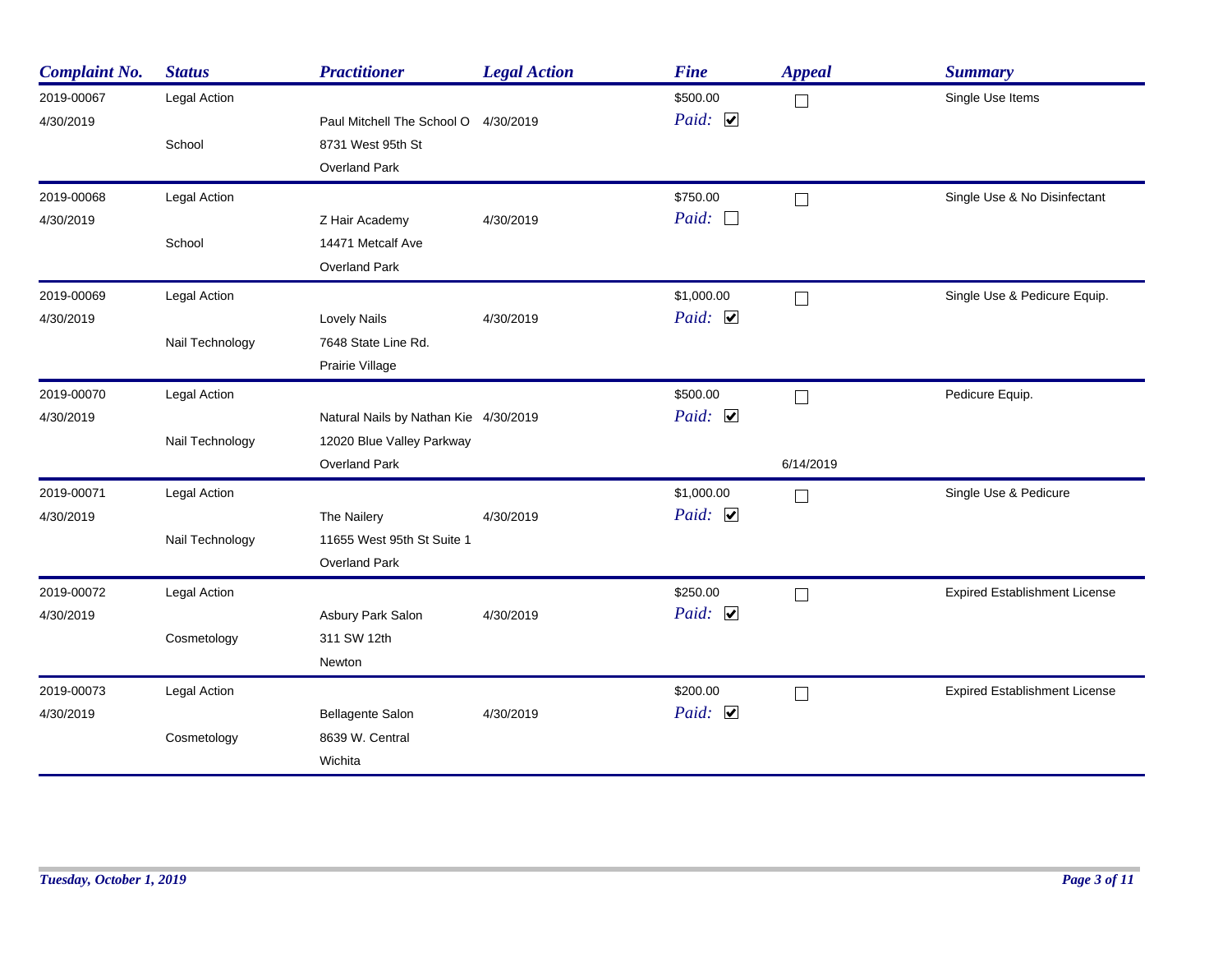| <b>Complaint No.</b>    | <b>Status</b> | <b>Practitioner</b>                                                 | <b>Legal Action</b> | <b>Fine</b>                      | <b>Appeal</b> | <b>Summary</b>                       |
|-------------------------|---------------|---------------------------------------------------------------------|---------------------|----------------------------------|---------------|--------------------------------------|
| 2019-00074<br>4/30/2019 | Legal Action  | Nicole R. Wells                                                     | 4/30/2019           | \$50.00<br>Paid: $\triangledown$ | $\Box$        | Services in Expired Establishment    |
|                         | Cosmetology   |                                                                     |                     |                                  |               |                                      |
| 2019-00075              | Legal Action  | Mendi S. Roberts                                                    |                     | \$50.00<br>Paid: $\Box$          | $\Box$        | Services in Expired Establishment    |
| 4/30/2019               | Cosmetology   |                                                                     | 4/30/2019           |                                  |               |                                      |
| 2019-00076              | Legal Action  | Darcy E. Futral                                                     |                     | \$50.00                          | $\Box$        | Services in Expired Establishment    |
| 4/30/2019               | Cosmetology   |                                                                     | 4/30/2019           | Paid: $\Box$                     |               |                                      |
| 2019-00077              | Legal Action  | Brenda L. Wilson                                                    |                     | \$250.00                         | $\Box$        | <b>Expired Practitioner License</b>  |
| 4/30/2019               | Cosmetology   |                                                                     | 4/30/2019           | Paid: $\Box$                     |               |                                      |
| 2019-00078              | Legal Action  |                                                                     |                     | \$250.00                         | $\Box$        | <b>Expired Establishment License</b> |
| 4/30/2019               | Cosmetology   | Derby Health & Rehabilitatio 4/30/2019<br>731 Klein Circle<br>Derby |                     | Paid: $\Box$                     |               |                                      |
| 2019-00079<br>4/30/2019 | Legal Action  | Shelby Jo Bates                                                     | 4/30/2019           | \$50.00<br>Paid: $\Box$          | $\Box$        | Services in Expired Establishment    |
|                         | Cosmetology   |                                                                     |                     |                                  |               |                                      |
| 2019-00080              | Legal Action  |                                                                     |                     | \$1,000.00                       | $\Box$        | Single-Use & Pedicure Equip.         |
| 4/30/2019               | Cosmetology   | J Studio and Salon<br>112 W. 11th<br>Hays                           | 4/30/2019           | Paid: $\Box$                     |               |                                      |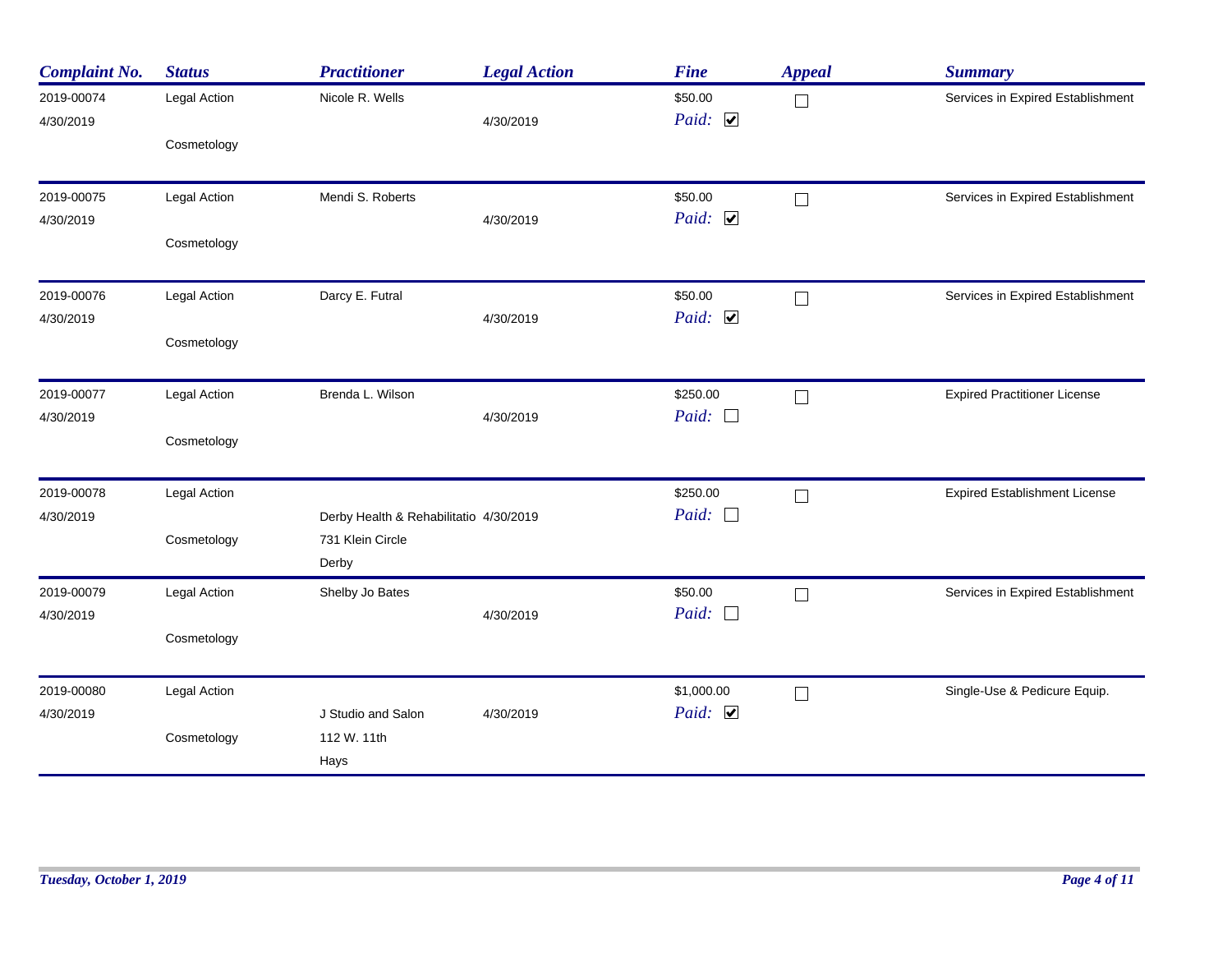| <b>Complaint No.</b>    | <b>Status</b>   | <b>Practitioner</b>        | <b>Legal Action</b> | <b>Fine</b>            | <b>Appeal</b> | <b>Summary</b>                       |
|-------------------------|-----------------|----------------------------|---------------------|------------------------|---------------|--------------------------------------|
| 2019-00081<br>4/24/2019 | Legal Action    | Loren Thi Ung              | 4/24/2019           | \$0.00<br>Paid: $\Box$ | $\Box$        | <b>Application Denied</b>            |
|                         | Nail Technology |                            |                     |                        |               |                                      |
| 2019-00082              | Legal Action    |                            |                     | \$500.00               | $\Box$        | Singel Use Items                     |
| 4/30/2019               |                 | JC Penney Styling Salon    | 4/30/2019           | Paid: $\Box$           |               |                                      |
|                         | Cosmetology     | 2259 S. 9th Central Mall   |                     |                        |               |                                      |
|                         |                 | Salina                     |                     |                        |               |                                      |
| 2019-00083              | Legal Action    |                            |                     | \$1,000.00             |               | Single Use & Pedicure                |
| 4/30/2019               |                 | <b>Model Nails II</b>      | 4/30/2019           | Paid: $\triangledown$  |               |                                      |
|                         | Nail Technology | 3242 N. Rock Rd. Suite 116 |                     |                        |               |                                      |
|                         |                 | Wichita                    |                     |                        |               |                                      |
| 2019-00084              | Legal Action    |                            |                     | \$500.00               | $\Box$        | Single Use Items                     |
| 4/30/2019               |                 | Nails By Emily             | 4/30/2019           | Paid: $\Box$           |               |                                      |
|                         | Nail Technology | 7825 W. Maple Suite 100    |                     |                        |               |                                      |
|                         |                 | Wichita                    |                     |                        |               |                                      |
| 2019-00085              | Legal Action    |                            |                     | \$250.00               | $\Box$        | <b>Expired Establishment License</b> |
| 4/30/2019               |                 | Poppy Seed Studio          | 4/30/2019           | Paid: $\Box$           |               |                                      |
|                         | Cosmetology     | 202 S. Kessler             |                     |                        |               |                                      |
|                         |                 | Wichita                    |                     |                        |               |                                      |
| 2019-00086              | Legal Action    | Shelby D. Zahn             |                     | \$250.00               | $\Box$        | <b>Expired Practitioner License</b>  |
| 4/30/2019               |                 |                            | 4/30/2019           | Paid: $\triangledown$  |               |                                      |
|                         | Cosmetology     |                            |                     |                        |               |                                      |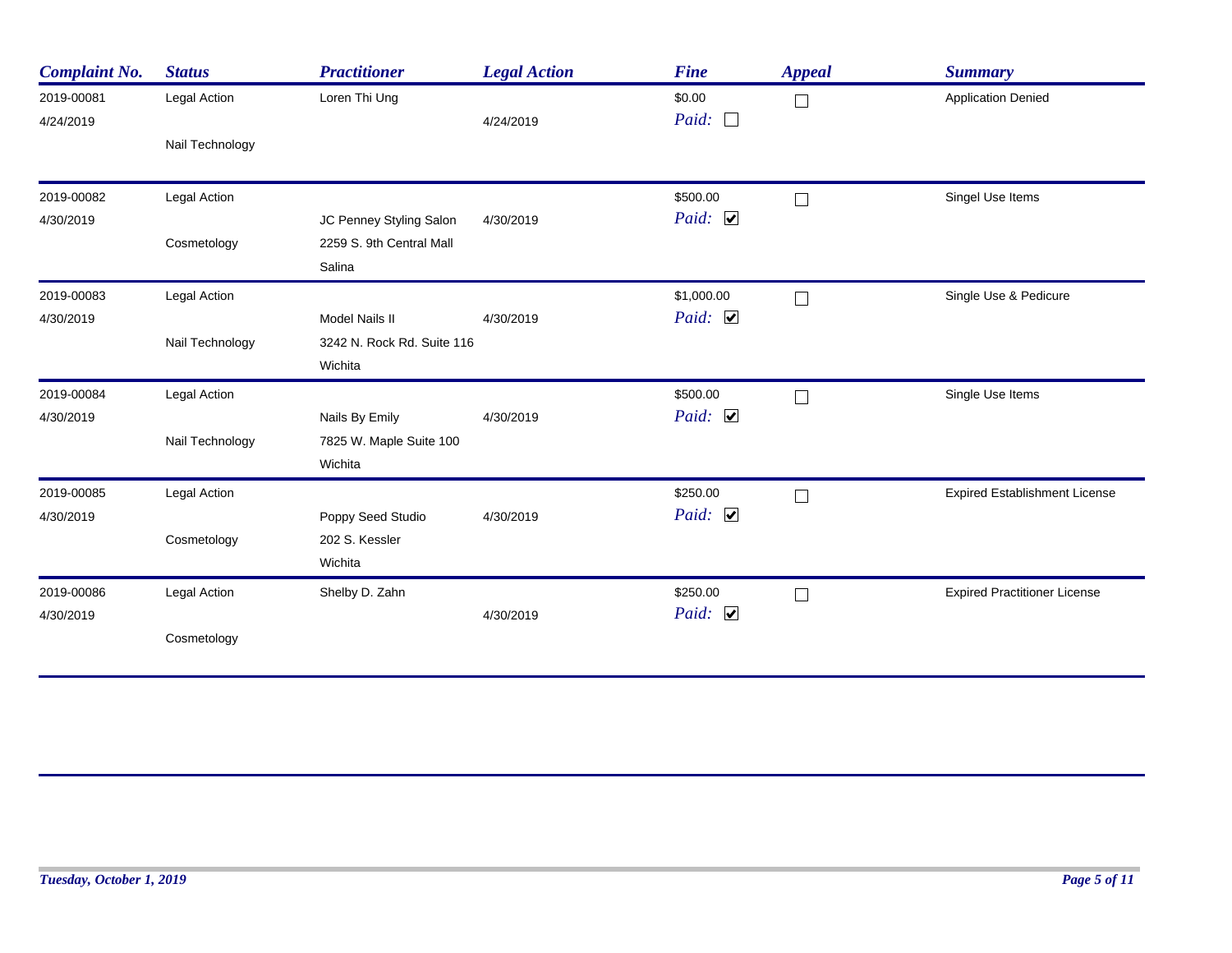| <b>Complaint No.</b>    | <b>Status</b>               | <b>Practitioner</b>                              | <b>Legal Action</b> | <b>Fine</b>                 | <b>Appeal</b> | <b>Summary</b>                       |
|-------------------------|-----------------------------|--------------------------------------------------|---------------------|-----------------------------|---------------|--------------------------------------|
| 2019-00088<br>4/30/2019 | Legal Action                | <b>TMH Studio</b>                                | 4/30/2019           | \$250.00<br>Paid: $\square$ | $\Box$        | <b>Expired Establishment License</b> |
|                         | Cosmetology                 | 110 S. Emporia Ave Suite 1<br>Wichita            |                     |                             |               |                                      |
| 2019-00089<br>4/30/2019 | Legal Action<br>Cosmetology | Candice J. Eckerman                              | 4/30/2019           | \$50.00<br>Paid: $\Box$     | $\Box$        | Services in Expired Establishment    |
|                         |                             |                                                  |                     |                             |               |                                      |
| 2019-00090<br>4/30/2019 | Legal Action                | Braeden A. Oakleaf                               | 4/30/2019           | \$50.00<br>Paid: $\Box$     | $\Box$        | Services in Expired Establishment    |
|                         | Cosmetology                 |                                                  |                     |                             |               |                                      |
| 2019-00091<br>4/30/2019 | Legal Action                | Thi Kim Hong Bui                                 | 4/30/2019           | \$500.00<br>Paid: $\Box$    | $\mathbf{L}$  | Unlicensed Individual                |
|                         | Nail Technology             |                                                  |                     |                             |               |                                      |
| 2019-00092              | Legal Action                |                                                  |                     | \$50.00                     |               | <b>Expired Establishment License</b> |
| 4/30/2019               | Cosmetology                 | Carol's Beauty Salon<br>106 W. 4th St<br>Waverly | 4/30/2019           | Paid: $\square$             |               |                                      |
| 2019-00093<br>4/30/2019 | Legal Action                | Sandra D. Stone                                  | 4/30/2019           | \$500.00<br>Paid: $\Box$    | $\Box$        | Services in Expired Establishment    |
|                         | Cosmetology                 |                                                  |                     |                             |               |                                      |
| 2019-00094              | Legal Action                |                                                  |                     | \$500.00                    | $\mathbf{L}$  | Single Use                           |
| 4/30/2019               | Cosmetology                 | Hair Crazy Salon<br>421 W. Main<br>Hill City     | 4/30/2019           | Paid: $\Box$                |               |                                      |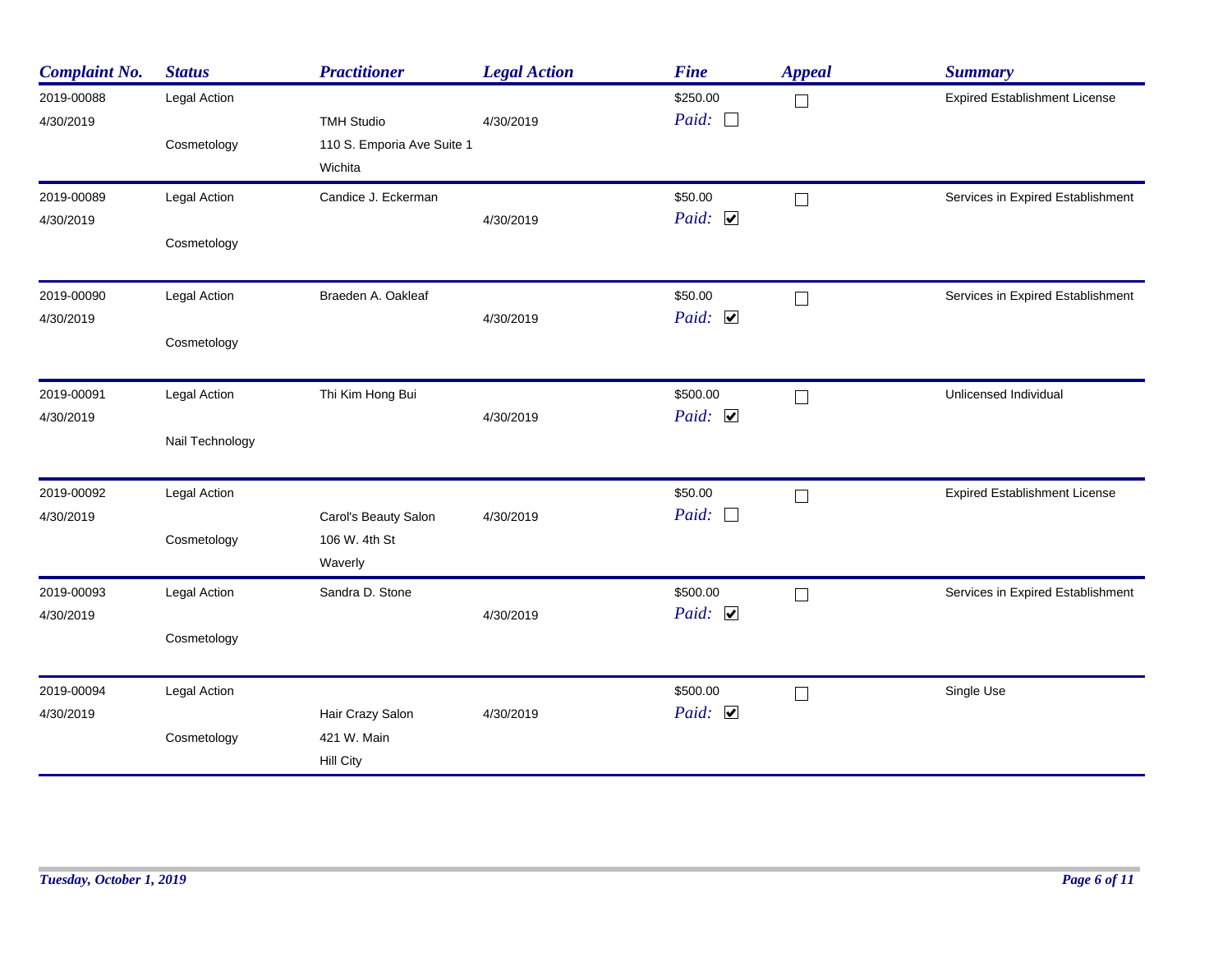| <b>Complaint No.</b> | <b>Status</b>   | <b>Practitioner</b>       | <b>Legal Action</b> | <b>Fine</b>  | <b>Appeal</b>     | <b>Summary</b>                          |
|----------------------|-----------------|---------------------------|---------------------|--------------|-------------------|-----------------------------------------|
| 2019-00095           | Legal Action    |                           |                     | \$500.00     | П                 | Single Use                              |
| 4/30/2019            |                 | JD Day Spa                | 4/30/2019           | Paid: $\Box$ |                   |                                         |
|                      | Cosmetology     | 2701 4th St               |                     |              |                   |                                         |
|                      |                 | Leavenworth               |                     |              |                   |                                         |
| 2019-00096           | Legal Action    |                           |                     | \$1,000.00   | $\Box$            | <b>Excessive Violations/Conditioned</b> |
| 4/30/2019            |                 | <b>Perfect Nails</b>      | 4/30/2019           | Paid: $\Box$ |                   | License                                 |
|                      | Nail Technology | 2334 Planet Ave           |                     |              |                   |                                         |
|                      |                 | Salina                    |                     |              |                   |                                         |
| 2019-00097           | Legal Action    |                           |                     | \$500.00     | $\vert \ \ \vert$ | Single Use Items                        |
| 4/30/2019            |                 | <b>Polished Coupe</b>     | 4/30/2019           | Paid: $\Box$ |                   |                                         |
|                      | Cosmetology     | 333 N. Main               |                     |              |                   |                                         |
|                      |                 | Kingman                   |                     |              |                   |                                         |
| 2019-00098           | Legal Action    |                           |                     | \$500.00     | $\Box$            | Single Use Items                        |
| 4/30/2019            |                 | <b>Reflections</b>        | 4/30/2019           | Paid: $\Box$ |                   |                                         |
|                      | Cosmetology     | 521 Commerical            |                     |              |                   |                                         |
|                      |                 | Emporia                   |                     |              |                   |                                         |
| 2019-00099           | Legal Action    |                           |                     | \$500.00     | $\Box$            | Pedicure Equipment                      |
| 4/30/2019            |                 | Salon Brands              | 4/30/2019           | Paid: $\Box$ |                   |                                         |
|                      | Cosmetology     | 4325 N. Vine St. #30      |                     |              |                   |                                         |
|                      |                 | Hays                      |                     |              |                   |                                         |
| 2019-00100           | Legal Action    |                           |                     | \$1,000.00   | П                 | Single Use & Pedicure                   |
| 4/30/2019            |                 | Spa Royal, LLC            | 4/30/2019           | Paid: $\Box$ |                   |                                         |
|                      | Cosmetology     | 2326 Industrial Road #400 |                     |              |                   |                                         |
|                      |                 | Emporia                   |                     |              |                   |                                         |
| 2019-00101           | Legal Action    |                           |                     | \$500.00     | $\Box$            | Single-Use Items                        |
| 4/30/2019            |                 | Studio C                  | 4/30/2019           | Paid: $\Box$ |                   |                                         |
|                      | Cosmetology     |                           |                     |              |                   |                                         |
|                      |                 |                           |                     |              |                   |                                         |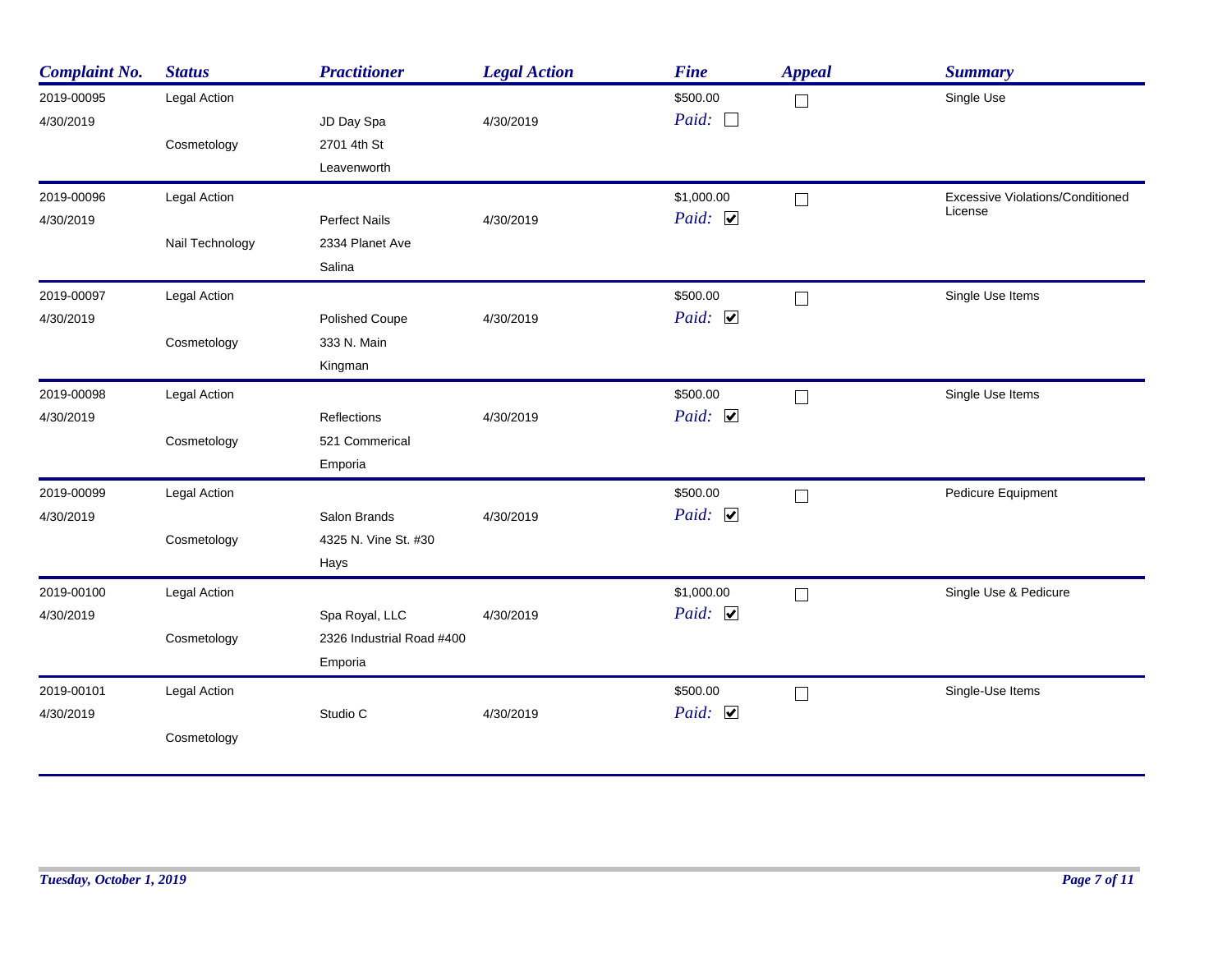| <b>Complaint No.</b>    | <b>Status</b> | <b>Practitioner</b>        | <b>Legal Action</b> | <b>Fine</b>                      | <b>Appeal</b> | <b>Summary</b>                    |
|-------------------------|---------------|----------------------------|---------------------|----------------------------------|---------------|-----------------------------------|
| 2019-00110<br>4/30/2019 | Legal Action  | <b>Bailey Diane Stoss</b>  | 4/30/2019           | \$50.00<br>Paid: $\triangledown$ | $\Box$        | Services in Expired Establishment |
|                         | Cosmetology   |                            |                     |                                  |               |                                   |
| 2019-00111              | Legal Action  | R. Donna Roper             |                     | \$50.00<br>Paid: $\Box$          | $\Box$        | Services in Expired Establishment |
| 4/30/2019               | Cosmetology   |                            | 4/30/2019           |                                  |               |                                   |
| 2019-00112<br>4/30/2019 | Legal Action  | Kristine K. DeChant        | 4/30/2019           | \$50.00<br>Paid: $\Box$          | $\Box$        | Services in Expired Establishment |
|                         | Cosmetology   |                            |                     |                                  |               |                                   |
| 2019-00113              | Legal Action  | Fatima Perla Salazar       |                     | \$50.00                          | $\Box$        | Services in Expired Establishment |
| 4/30/2019               | Cosmetology   |                            | 4/30/2019           | Paid: $\Box$                     |               |                                   |
| 2019-00114              | Legal Action  | Andrea Estefania Cruz-Maci |                     | \$50.00<br>Paid: $\Box$          | $\Box$        | Services in Expired Establishment |
| 4/30/2019               | Cosmetology   |                            | 4/30/2019           |                                  |               |                                   |
| 2019-00115              | Legal Action  | Cecilia Vazquez-Estevane   | 4/30/2019           | \$50.00<br>Paid: $\triangledown$ | $\Box$        | Services in Expired Establishment |
| 4/30/2019               | Cosmetology   |                            |                     |                                  |               |                                   |
| 2019-00116<br>4/30/2019 | Legal Action  | Bianca Lucero Delgado      | 4/30/2019           | \$50.00<br>Paid: $\Box$          | └             | Services in Expired Establishment |
|                         | Cosmetology   |                            |                     |                                  |               |                                   |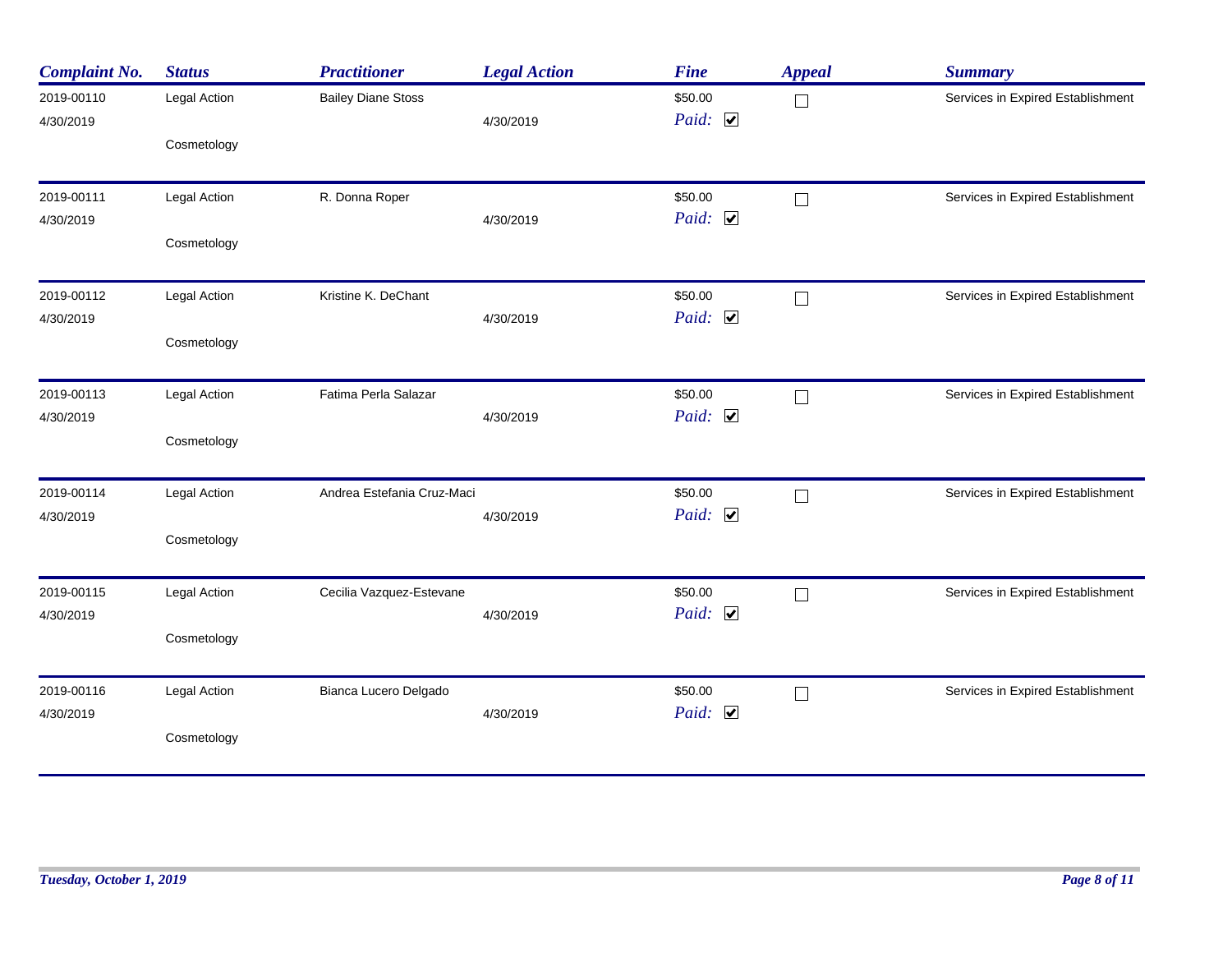| <b>Complaint No.</b>    | <b>Status</b> | <b>Practitioner</b>                   | <b>Legal Action</b> | <b>Fine</b>             | <b>Appeal</b> | <b>Summary</b>                       |
|-------------------------|---------------|---------------------------------------|---------------------|-------------------------|---------------|--------------------------------------|
| 2019-00117<br>4/30/2019 | Legal Action  | Cinthya Viridiana Hernande            | 4/30/2019           | \$50.00<br>Paid: $\Box$ | $\Box$        | Services in Expired Establishment    |
|                         | Cosmetology   |                                       |                     |                         |               |                                      |
| 2019-00118              | Legal Action  |                                       |                     | \$250.00                | $\Box$        | <b>Expired Establishment License</b> |
| 4/30/2019               |               | Regis Hairstylists 1626               | 4/30/2019           | Paid: $\Box$            |               |                                      |
|                         | Cosmetology   | 2601 Central Avenue Suite             |                     |                         |               |                                      |
|                         |               | Dodge City                            |                     |                         |               |                                      |
| 2019-00119              | Legal Action  |                                       |                     | \$500.00                | $\Box$        | Single-Use Items                     |
| 4/30/2019               |               | Studio One Hair Fashions In 4/30/2019 |                     | Paid: $\Box$            |               |                                      |
|                         | Cosmetology   | 1718 Main St.                         |                     |                         |               |                                      |
|                         |               | Parsons                               |                     |                         |               |                                      |
| 2019-00120              | Legal Action  |                                       |                     | \$500.00                | П             | Single-Use Items                     |
| 4/30/2019               |               | Images Salon & Day Spa                | 4/30/2019           | Paid: $\Box$            |               |                                      |
|                         | Cosmetology   | 511 West 9th                          |                     |                         |               |                                      |
|                         |               | Lawrence                              |                     |                         |               |                                      |
| 2019-00121              | Legal Action  |                                       |                     | \$250.00                | $\Box$        | <b>Expired Establishment License</b> |
| 4/30/2019               |               | Mane Street Style                     | 4/30/2019           | Paid: $\Box$            |               |                                      |
|                         | Cosmetology   | 10600 East 82nd Ave                   |                     |                         |               |                                      |
|                         |               | <b>Buhler</b>                         |                     |                         |               |                                      |
| 2019-00122              | Legal Action  |                                       |                     | \$500.00                | $\Box$        | Single-Use Items                     |
| 4/30/2019               |               | Salon 708                             | 4/30/2019           | Paid: $\Box$            |               |                                      |
|                         | Cosmetology   | 708 West 9th St. Suite 101            |                     |                         |               |                                      |
|                         |               | Lawrence                              |                     |                         |               |                                      |
| 2019-00123              | Legal Action  |                                       |                     | \$500.00                | $\Box$        | Single-Use Items                     |
| 4/30/2019               |               | Happy Nails, Hair & Spa               | 4/30/2019           | Paid: $\Box$            |               |                                      |
|                         | Cosmetology   | 724 North Broadway                    |                     |                         |               |                                      |
|                         |               | Pittsburg                             |                     |                         |               |                                      |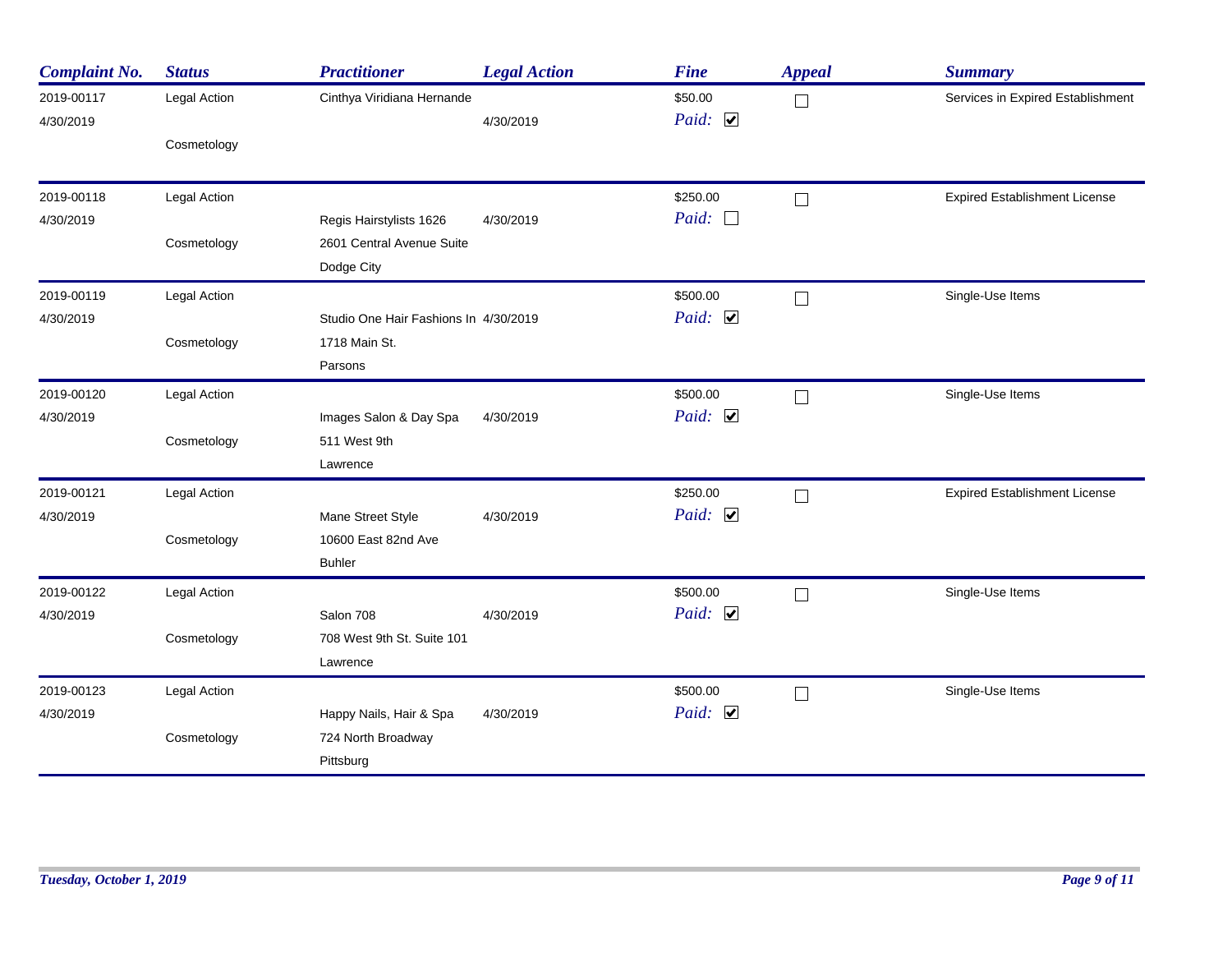| <b>Complaint No.</b> | <b>Status</b>   | <b>Practitioner</b>         | <b>Legal Action</b> | <b>Fine</b>  | <b>Appeal</b> | <b>Summary</b>                       |
|----------------------|-----------------|-----------------------------|---------------------|--------------|---------------|--------------------------------------|
| 2019-00124           | Legal Action    |                             |                     | \$500.00     | $\Box$        | Single-Use Items                     |
| 4/30/2019            |                 | Hello, Beautiful!-BC        | 4/30/2019           | Paid: $\Box$ |               |                                      |
|                      | Cosmetology     | 106 East Main               |                     |              |               |                                      |
|                      |                 | Independence                |                     |              |               |                                      |
| 2019-00125           | Legal Action    |                             |                     | \$250.00     | $\Box$        | <b>Expired Establishment License</b> |
| 4/30/2019            |                 | Tanna's Beauty Shop         | 4/30/2019           | Paid: $\Box$ |               |                                      |
|                      | Cosmetology     | 1394 Country Rd 1800        |                     |              |               |                                      |
|                      |                 | Caney                       |                     |              |               |                                      |
| 2019-00126           | Legal Action    |                             |                     | \$500.00     | $\Box$        | Pedicure Equipment                   |
| 4/30/2019            |                 | Serenity Salon              | 4/30/2019           | Paid: $\Box$ |               |                                      |
|                      | Cosmetology     | 8200 South Port Drive Suite |                     |              |               |                                      |
|                      |                 | Manhattan                   |                     |              |               |                                      |
| 2019-00127           | Legal Action    |                             |                     | \$500.00     | $\Box$        | Single-Use Items                     |
| 4/30/2019            |                 | <b>Washington Nails</b>     | 4/30/2019           | Paid: $\Box$ |               |                                      |
|                      | Nail Technology | 2678 Planet Avenue          |                     |              |               |                                      |
|                      |                 | Salina                      |                     |              |               |                                      |
| 2019-00128           | Legal Action    |                             |                     | \$1,000.00   | П             | Single-Use Items & Unlicensed        |
| 4/30/2019            |                 | <b>Regal Nails</b>          | 4/30/2019           | Paid: $\Box$ |               | <b>Esthetics Establishment</b>       |
|                      | Nail Technology | 6110 West Kellog            |                     |              |               |                                      |
|                      |                 | Wichita                     |                     |              |               |                                      |
| 2019-00129           | Legal Action    |                             |                     | \$500.00     | $\Box$        | Pedicure Equipment                   |
| 4/30/2019            |                 | <b>Fashion Nails</b>        | 4/30/2019           | Paid: $\Box$ |               |                                      |
|                      | Nail Technology | 202 East Centennial #C2     |                     |              |               |                                      |
|                      |                 | Pittsburg                   |                     |              |               |                                      |
| 2019-00130           | Legal Action    |                             |                     | \$500.00     | П             | Single-Use Items                     |
| 4/30/2019            |                 | Fancy Nails & Spa           | 4/30/2019           | Paid: $\Box$ |               |                                      |
|                      | Nail Technology | 925 Main St                 |                     |              |               |                                      |
|                      |                 | Parsons                     |                     |              |               |                                      |